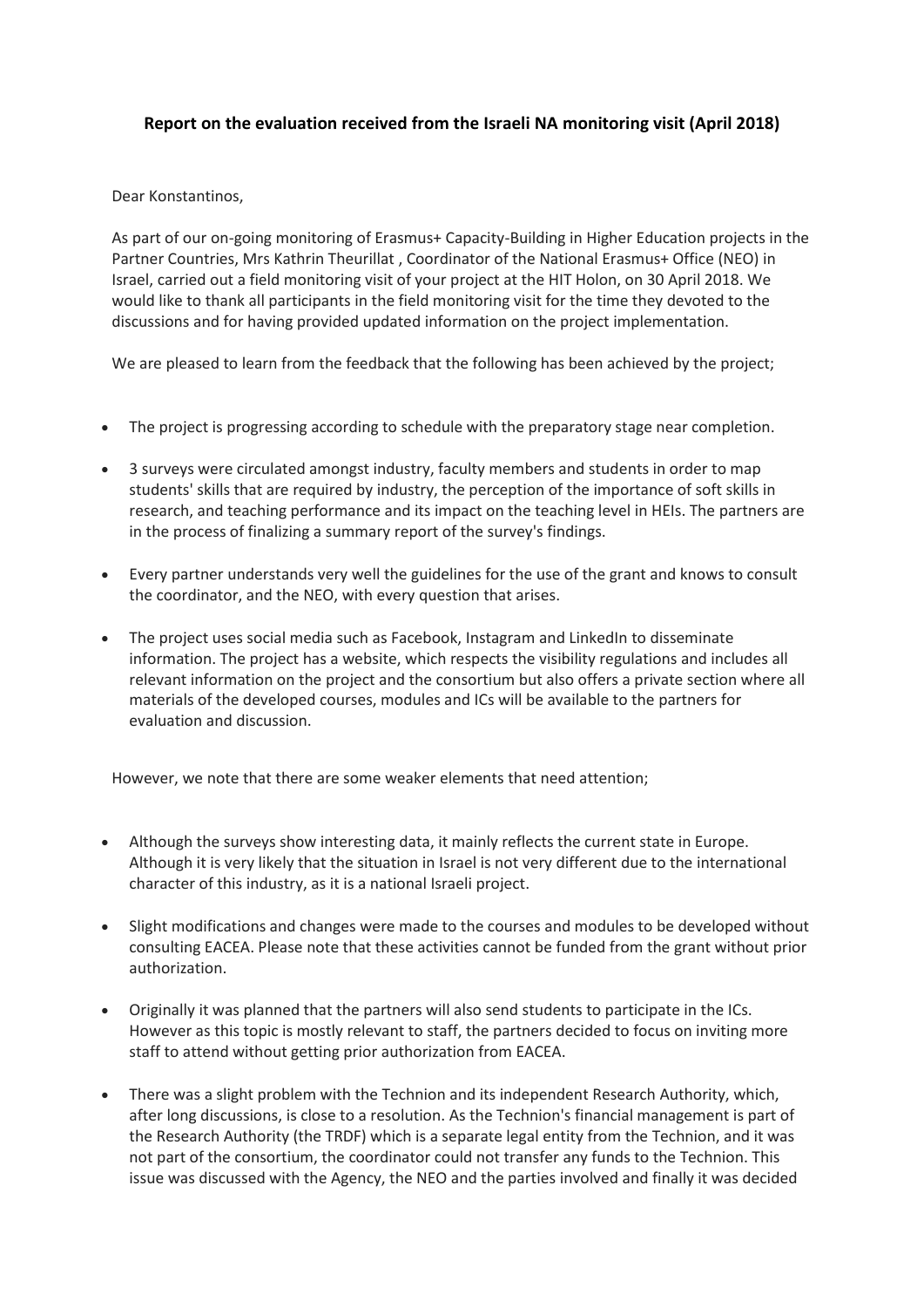that it would be solved as part of the Partnership Agreement. This caused a delay in the signature of the PA, but the thanks to the commitment and flexibility of the coordinator, at point of visit the problem was already close to be resolved.

- The dissemination plan has not yet finalized. Neither has the quality assurance plan nor the sustainability plan.
- We would like to summarise here below the main recommendations and comments from the visit, which should be taken into consideration;
- We remind you that for any changes from what is written in your proposal, prior authorization is required from EACEA. Otherwise, these changes cannot be funded from the grant.
- We also remind you that if participants from activities outside the consortium are invited to the project, their travel and cost of stay cannot be funded from the grant.
- It is also recommended that the information gathered in the surveys will be used as a mean of dissemination of the project to other relevant stakeholders. The partners are encouraged to redistribute the surveys amongst Israeli industry and HEIs in order to gain as accurate local data as possible and thus developing to most relevant courses and materials to Israel.
- In your intermediate report, please provide us with the following information on all the new courses to be developed;

Name of the course

Level (Professional certificate, Bachelor, Master, Doctorate)

Type of degree (from 1 HEI, Multiple degree, joint degree)

Number of ECTS credits

Have learning outcomes been used in the course design?

Which universities have been involved in designing this course?

Is it a new course?

Is it an updated course?

Is it a course that has been simply translated from an existing course at a European partner university?

Recognised by the HEI?

Accredited by the national autorities?

Already being taught?/When will the teaching start?

Number of students enrolled per year

Employability rate of the students graduating per year

Does the course include internships

Does the course include a career orientation service

Does the course include any other career development measures